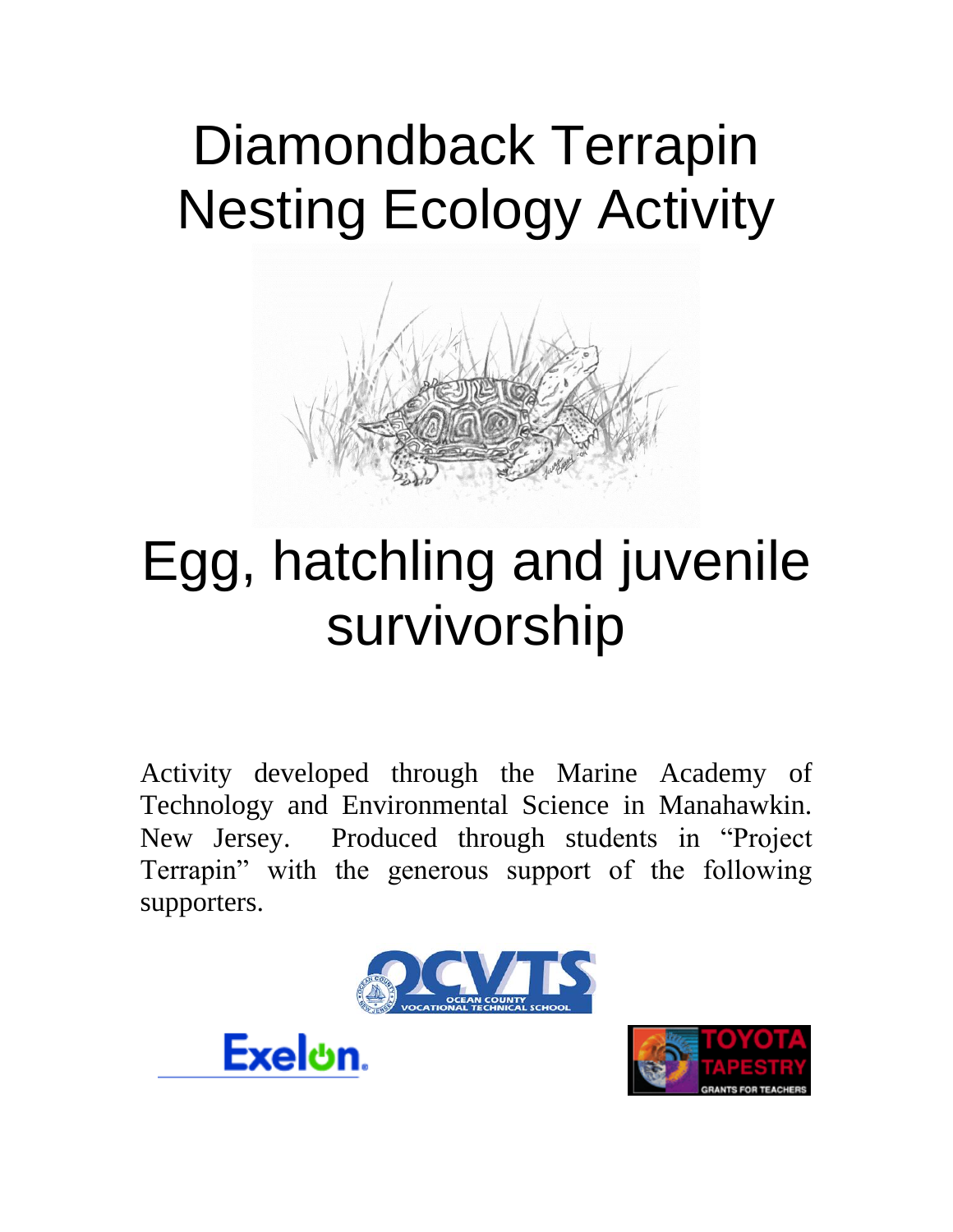### **Diamondback Terrapin Egg and Juvenile Survivorship Activity**

## **Introduction for the Educator (100 egg activity)**

Diamondback terrapins are turtles that inhabit estuaries along the east and Gulf coasts of the United States. They range from Cape Cod, Massachusetts to northern Mexico. Terrapins were harvested in the late 1800's through the early 1900's as a food source with a high demand leading to reductions in their populations across their range. In the 1930's, terrapins became less desirable food sources and populations increased in areas with good habitat, but not much is known about populations in certain areas. What make terrapins so interesting are their markings, which are highly variable and prominent. Reasons for the variation include genetic diversity and some variations in their patterns could be linked to environmental conditions.

Female terrapins grow larger than males and some females could be as large as 23 cm (9 inches) in carapace length. Males are smaller and may reach sizes of  $15 - 18$  cm (6 or 7 inches) as adults. In terms of maturation, females in New Jersey can mature in  $7 - 9$ years, while males can mature in  $3 - 5$  years. Females will nest on bay beach areas adjacent to marshes where they can deposit up to 18 eggs (called a clutch of eggs). The mean clutch size at Sedge Island, Barnegat Bay, New Jersey is around 12 eggs (Wnek, 2006 and 2007). The nesting female terrapin will dig a nest, deposit eggs and immediately return to the water. The depth of the nest depends on the compaction of soil and depth at which the female can dig. Eggs are deposited as deep as 21 cm (9 inches). Temperature of the nest influences the gender of terrapins; Eggs incubated at temperatures above 28 Celsius will mostly develop as female and below this temperature, male.

Eggs are somewhat soft, considered cleidoic, which allows for gas exchange during incubation. After approximately two months, terrapins emerge from their nest and make their way to vegetation and nearby marshes. From this point, little is known about their growth and life stage, but we know they live and feed within marsh habitats. Some of their food resources include snails, shrimp, crabs, and fish to name a few.

The goal of this activity is to learn about the basic life history characteristics of the diamondback terrapin. You will be assigned a specific egg number. Although there may be 4 – 18 eggs in a nest, we have an activity for 50 and 100 eggs that would be from multiple nests on the North Sedge Island, Barnegat Bay, New Jersey. The goal is to successfully hatch, emerge from the nest, and become an adult terrapin. Gender will not be addressed at this point.

A PowerPoint addressing the life history, biology, research and conservation of this species is available for additional information. Also, please see the terrapin reference list for additional information. Here we go…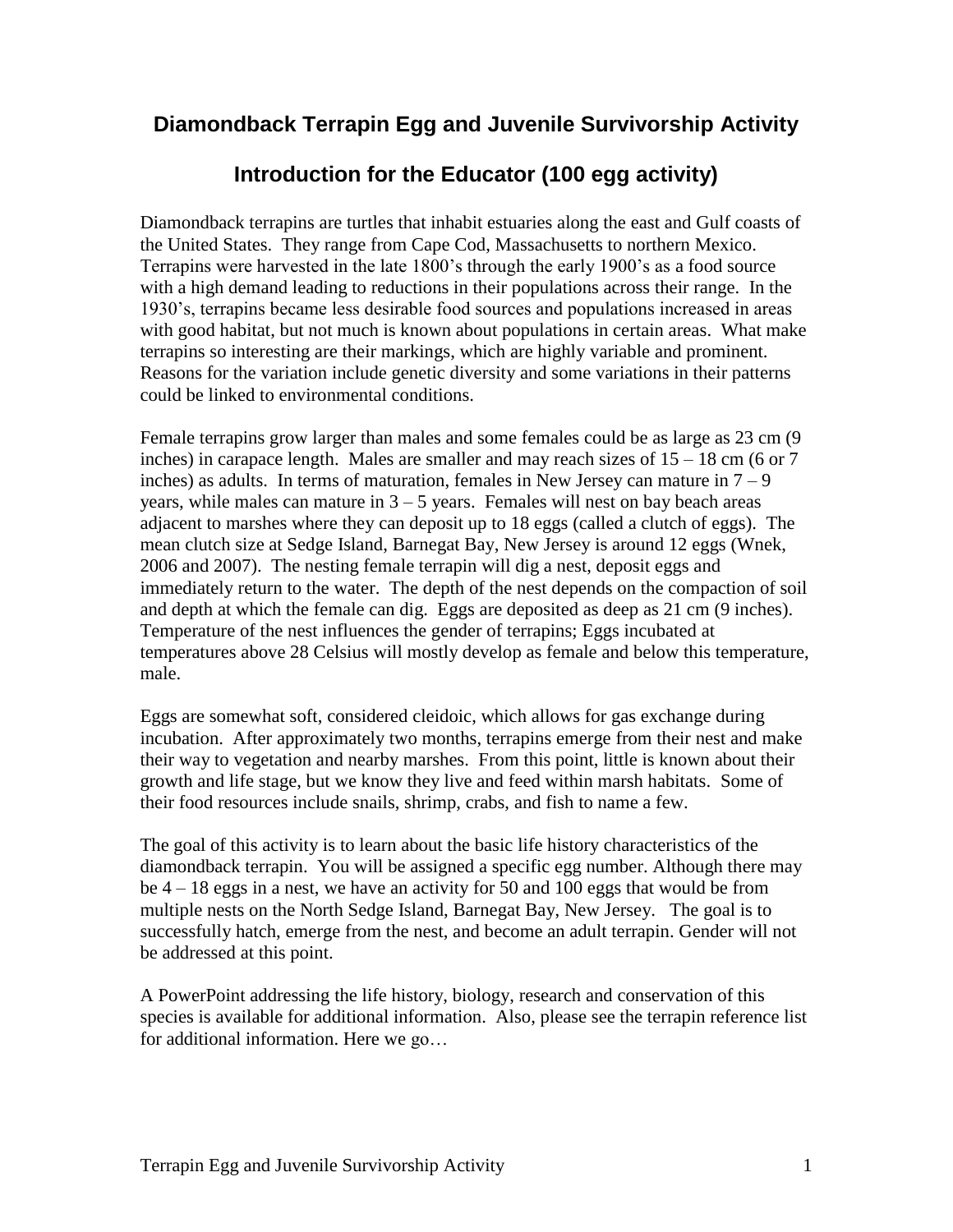#### **Items recommended for the activity:**

You can use 100 ping pong balls or plastic practice golf balls and number them from 1 to 100 using a permanent marker. These represent the egg numbers and types

Depending on the number students in the class they could be divided in groups. For example, with a class of 32 students, there can be 8 groups of 4 students. Each of the students in the group would get 3 numbered eggs at random. The group of 4 students with a total of 12 eggs would represent an entire clutch of eggs. The remaining eggs can be distributed at random to individuals in different groups so that some of the groups have 13 eggs total and four individuals have 4 eggs.

#### **At the end of the activity, the surviving individual within the clutch is the one remaining!**

If you cannot get plastic balls to simulate eggs then number pieces of paper. Remember, there are typically 9 – 16 eggs at Sedge Island, Barnegat Bay, New Jersey. You can divide the groups up accordingly to meet the requirements of the clutch and class sizes.

#### **References for the classroom:**

[www.dtwg.org](http://www.dtwg.org/) (an organization of terrapin biologists, conservationists and educators)

[www.wetlandsinstitute.org](http://www.wetlandsinstitute.org/) (a leader in terrapin conservation, research and education)

[www.terrapininstitute.org](http://www.terrapininstitute.org/) (a non-profit in Maryland dedicated to terrapin conservation)

Diamonds in the Marsh: A Natural History of the Diamondback Terrapin by Barbara Brennessel, 2006. University Press of New England, New Hampshire, ISBN: 13:978-1-58465-536-7

A Day in the Salt Marsh by Kevin Kurtz. Sylvan Dell Publishers, ISBN:  $978-0-9777423-1-8$  (appropriate for children  $3-7$  years of age).

Marine Academy of Technology and Environmental Science "Project Terrapin" at [www.ocvts.org](http://www.ocvts.org/) (Lessons and basic presentations for all grade levels)

<http://www.pwrc.usgs.gov/bioeco/terrapin.htm> (US Geological Survey Information)

[http://www.scaquarium.org](http://www.scaquarium.org/) (South Carolina Aquarium: Lessons for elementary school students)

[http://www.aqua.org/animals\\_diamondbackterrapin.html](http://www.aqua.org/animals_diamondbackterrapin.html) (National Aquarium in Baltimore, Maryland)

#### **Research experiences for educators:**

<http://www.earthwatchexpeditions.org/US/exped/avery.html> (EarthWatch expedition for educators at Barnegat Bay, New Jersey

Terrapin Egg and Juvenile Survivorship Activity 2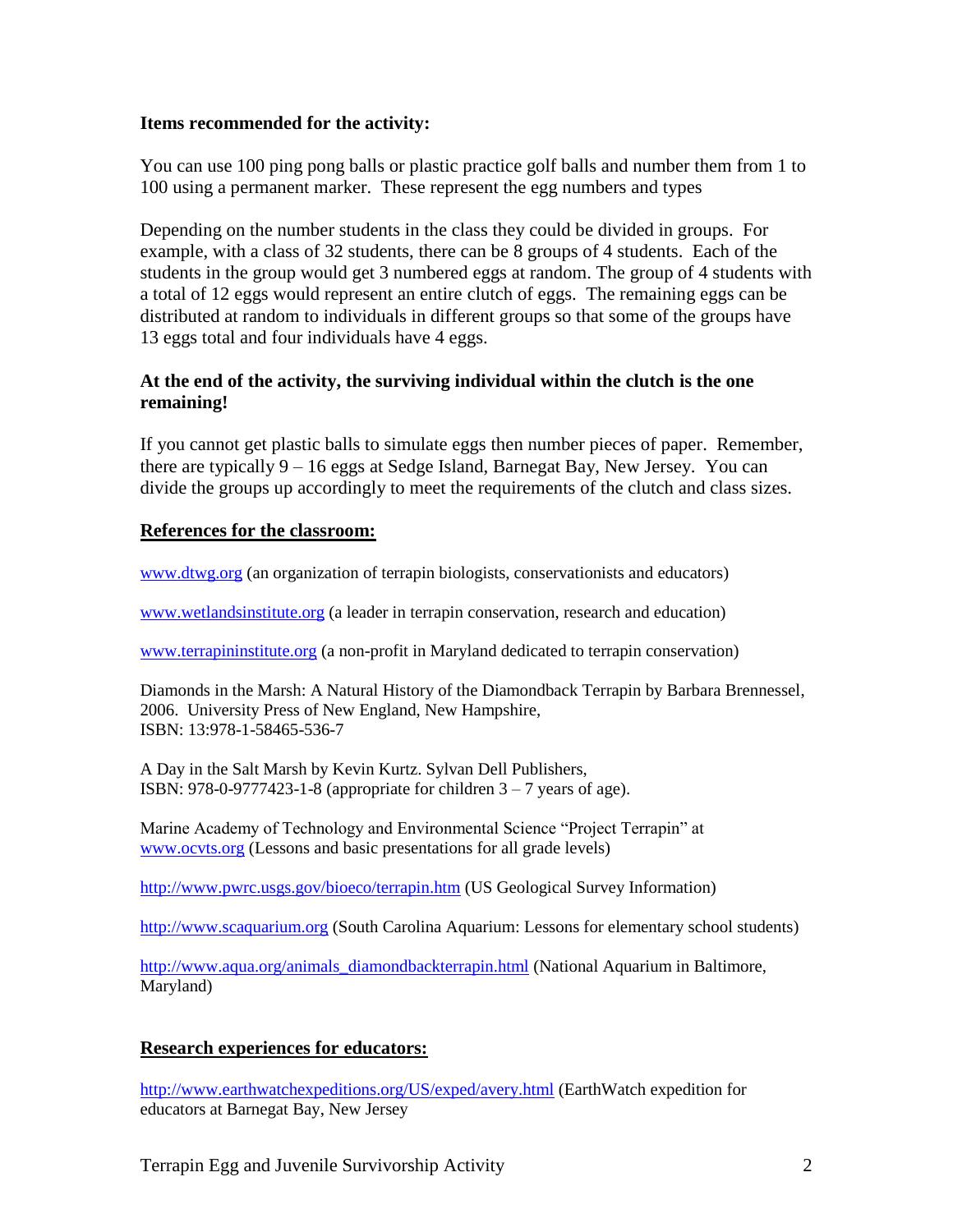Stage one. Eggs dug in a nest in late June with a 60 day incubation period overall. There is a 60% survivorship based on research at Sedge Island, Barnegat Bay, New Jersey. Here is the first 30 days…

| Egg# | Factors contributing to failed egg development |
|------|------------------------------------------------|
| 4    | Rainstorm flooding the nest                    |
| 8    | Rainstorm flooding the nest                    |
| 9    | Soil compaction preventing gas exchange        |
| 13   | Soil compaction preventing gas exchange        |
| 16   | Eaten by egret                                 |
| 23   | Eaten by crow                                  |
| 33   | Eaten by crow                                  |
| 35   | Eaten by raccoon                               |
| 42   | Eaten by raccoon                               |
| 50   | Eaten by mink                                  |
| 51   | Eaten by mink                                  |
| 54   | Eaten by mink                                  |
| 60   | Eaten by mink                                  |
| 65   | Dessication                                    |
| 69   | Dessication                                    |
| 71   | Eaten by mink                                  |
| 77   | Eaten by mink                                  |
| 83   | Inadvertently dug up                           |
| 90   | Eaten by a crow                                |
| 92   | Eaten by a crow                                |

Stage two. Congratulations! Eggs continue to incubate in late July with a 60 day incubation period overall. There is an overall 60% survivorship of embryos.

| Egg# | Factors contributing to death                       |
|------|-----------------------------------------------------|
| 5    | Dessication                                         |
| 6    | Eaten by red fox                                    |
| 14   | Eaten by red fox                                    |
| 20   | Eaten by crow                                       |
| 26   | Soil too compacted; improper gas exchange           |
| 28   | Eaten by raccoon                                    |
| 34   | Dug up by a mink and eaten                          |
| 36   | Too low in the nest and waterlogged at high tide    |
| 46   | Accidentally dug up by caretaker putting up a fence |
| 47   | Overcrowded nest with lack of oxygen                |
| 53   | Overcrowded nest with lack of oxygen                |
| 57   | Dug up by a mink and eaten                          |
| 62   | Dug up by a mink and eaten                          |
| 64   | Dug up by a mink and eaten                          |
| 70   | Inadvertently dug up                                |
| 74   | Ants got into the egg                               |
| 76   | Flood inundated nest with water                     |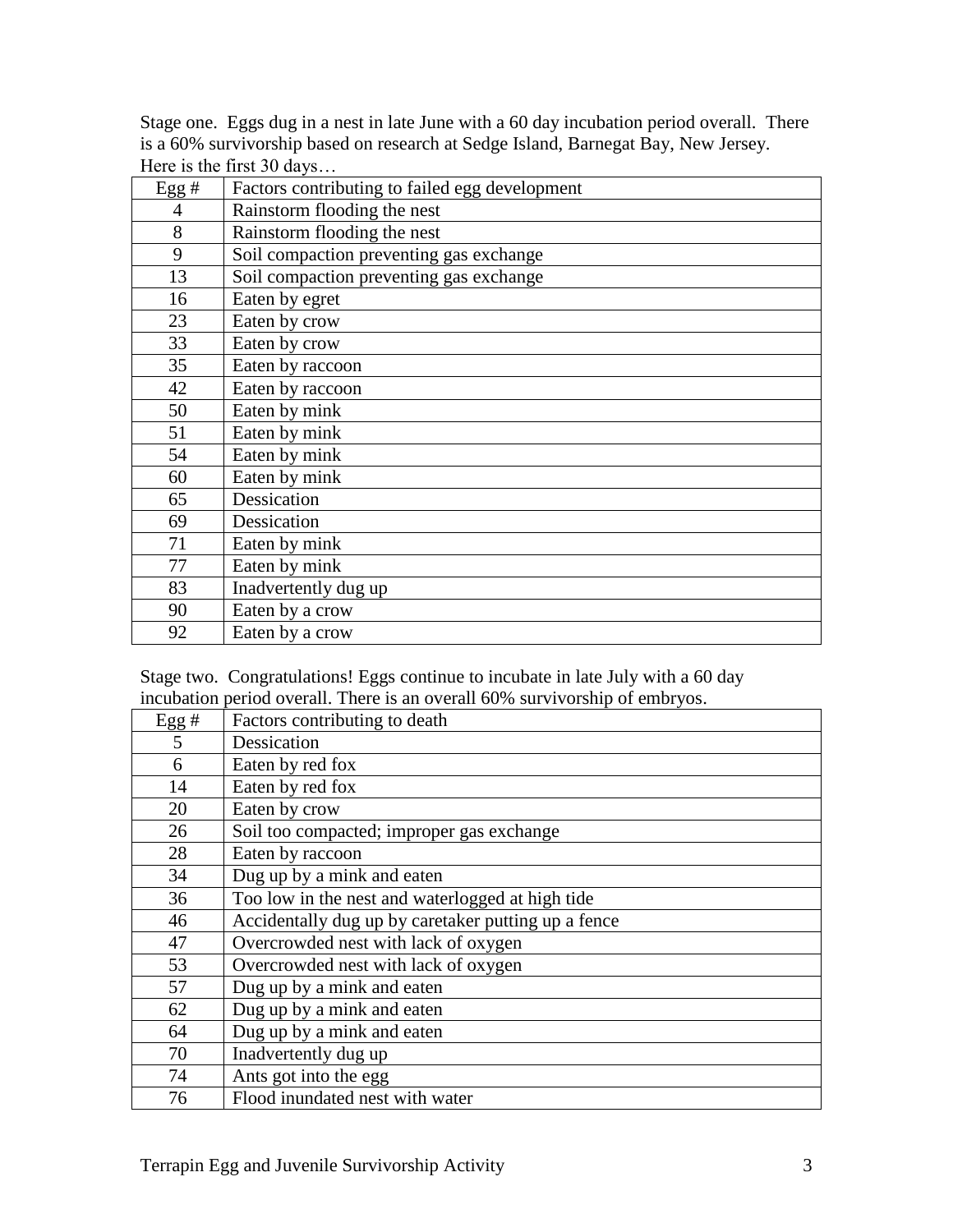| 70 | Flood inundated nest with water |
|----|---------------------------------|
| 88 | Roots penetrated the egg        |
| 97 | Roots penetrated the egg        |

Emergence. The terrapins have developed well and two months later, in mid-August are emerging from the nest, making your way to the salt marsh. Congratulations! You have emerged, but…

| Hatchling # | Factors contributing to death                             |
|-------------|-----------------------------------------------------------|
|             | Eaten by a Herring gull                                   |
| 15          | Eaten by a crow                                           |
| 22          | Eaten by a red fox                                        |
| 24          | Accidentally stepped on by a person walking on the Island |
| 32          | Exhaustion                                                |
| 37          | Bit by a fiddler crab                                     |
| 40          | Starvation                                                |
| 56          | Starvation                                                |
| 59          | Accidentally hit by lawn mower on Island                  |
| 68          | Eaten by egret                                            |
| 73          | Eaten by a Herring gull                                   |
| 75          | Eaten by a Herring gull                                   |
| 81          | Cold stunned in late fall                                 |
| 86          | Cold stunned in late fall                                 |
| 93          | Cold stunned in late fall                                 |

Juvenile Stage. You are living in the marsh and growing during your first years of development. There are many obstacles and challenges ahead.

| Hatchling # | Factors contributing to death                                            |
|-------------|--------------------------------------------------------------------------|
| 7           | Made way to low marsh ditch and eaten by blue crab                       |
| 11          | Eaten by an Osprey                                                       |
| 17          | Didn't survive your first winter                                         |
| 18          | Eaten by a red fox that came to the marsh during low tide                |
| 19          | Caught in a commercial-style crab pot and drowned                        |
| 21          | Boat propeller cut you                                                   |
| 25          | Ventured to the next marsh and current took you exhaustion               |
| 29          | Went off marsh to swim in shallow water – Striped Bass ate you           |
| 38          | Exhaustion                                                               |
| 41          | Eaten by an Osprey                                                       |
| 44          | Eaten by a River Otter                                                   |
| 52          | Eaten by a River Otter                                                   |
| 58          | Crossed from one marsh into another, across the roadway & a car hit you  |
| 61          | Eaten by red fox at marsh edge                                           |
| 72          | Eaten by red fox at marsh edge                                           |
| 80          | Caught in strong current and taken out to the ocean during outgoing tide |
| 84          | Caught in a commercial-style crab pot                                    |